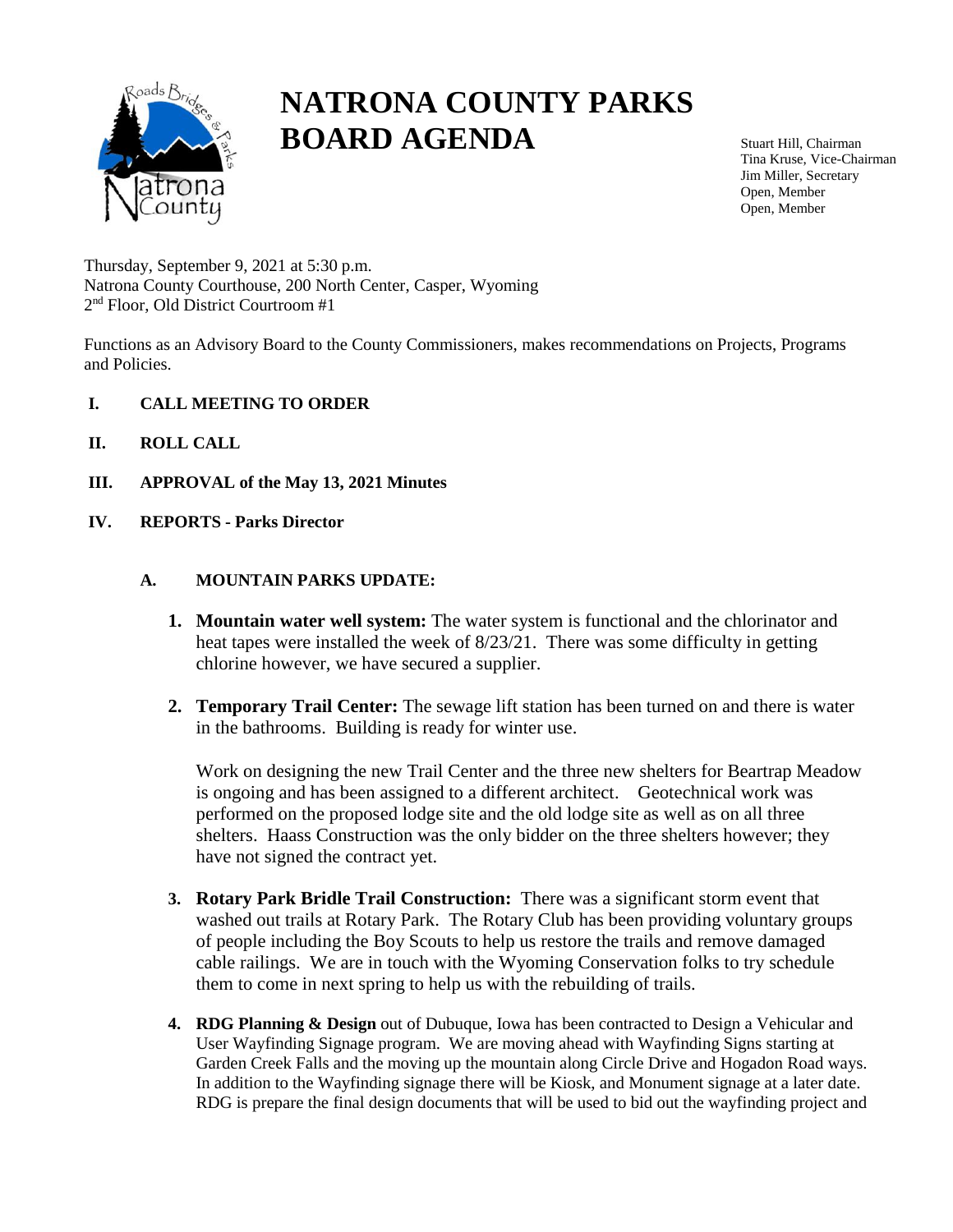they will provide the construction management. The cost for this work was \$74,500.00 and it is estimated the signage will cost \$150,000.

**5. Kay-Linn Enterprises, LLC** out of Boulder Colorado has been contracted to prepare a Summer Trail Master Plan. The cost for their services is \$41,040.00. Kay-Linn had proposed a conceptual plan back in 2014 however; it was not acted on at that time. Kay-Linn will provide a conceptual plan that includes preliminary cost estimates, GIS mapping and construction documents. In conjunction with this contract Natrona County entered into an MOU with the Casper Area Convention & Visitor's Bureau (Visit Casper) and they have agreed to pay the County for costs incurred in retaining Kay-Linn to provide trail master planning services. The total amount payable shall not exceed \$41,040. We had our first meeting with Kay-Linn and some interested stake holders in August so Kay-Linn has prepared an opportunities and constraints review as the first step. The next meeting is scheduled for 9/1/21 at 8am.

## **B. ALCOVA/PATHFINDER UPDATE:**

- 1. **Road Maintenance Project:** This project suffered damaged caused by the storm event we had. There were some wash outs and some loss of gravel on the roads however over all things held together.
- **2. Full Hookup Bath House:** Haass Construction charged the water system in the bathhouse facility and it passed inspection. They are in the process of fixing some punch list items and then there will be a final inspection. We are having them pour some additional concrete aprons to help with erosion in the area of the bathhouse.
- **3. RFP Pathfinder Master Plan Project:** Preparation of a Request for Proposals (RFP) for a Master Plan project near the Pathfinder Marina campground is underway. Please recall the master plan directed conceptual designs for every campground at Alcova and Pathfinder reservoirs. This RFP will be for the design and construction management to build out a new designed campground, parking area and boat ramp adjacent to Pathfinder Marina. Design will take place during the 21/22 year and construction will follow thereafter. We are having to adjust our RFP process to comply with new State Statutes at this time our legal staff is working on a recommended path forward.
- 4. **Water System:** The system functioned very well this season. We plan on turning the water off October 15, 2021.

### **C. Reservation System (CivicRec online reservation system):**

**1.** The new CivicRec on line system for reserving Camping sites, Picnic sites, Shelters, Docks and Full Hookup sites went live on Wednesday, May 5, 2021, during the first day we booked over \$20,000.00. The following campgrounds are by reservation only: Black Beach, Okie Beach, Full Hookups, Beartrap, Elkhorn, Skunk Hollow, Deer Haven, Tower Hill and the Archery Range.

We feel the launch was successful and that there were very few problems. I want to thank my staff and our IT Department for their support in having a successful launch.